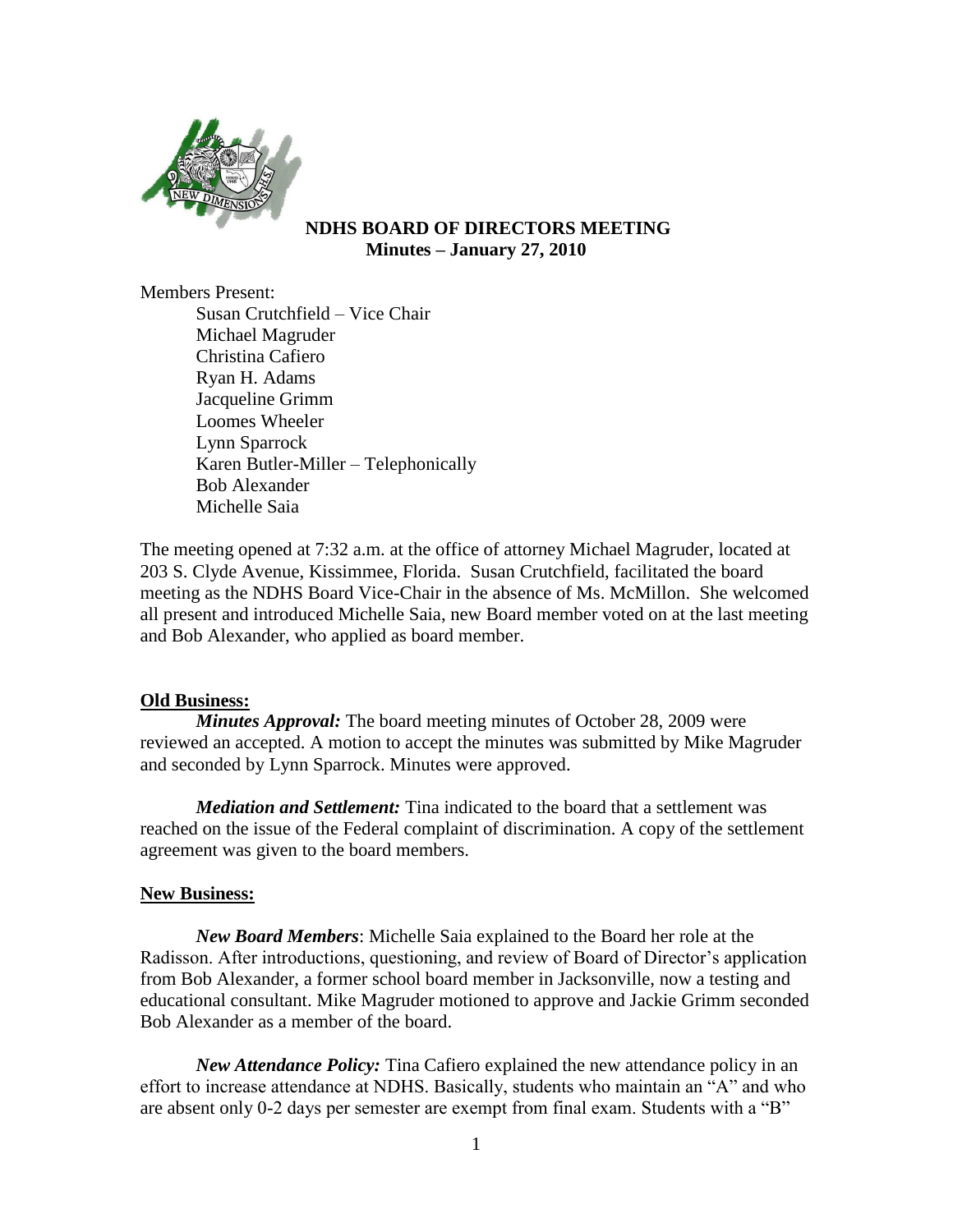average can exempt semester final with 0-1 absences. Policy will be posted on the web site. Attendance committee has been formed to assist in the policy implementation. Karen indicated that truant students can be referred to the Children's Home Society.

*Parent Student Survey:* Jackie explained that in an effort to get a greater return on the parent/student survey. Jackie indicated that the survey is now available on-line. Survey is conducted by MonkeySurvey.com. Results and data are compiled by this company. Already, there have been over 110 returns. Board volunteered to make calls to help with the survey process.

*US News and World Report:* Jackie explained the according to the US News World Report, after surveying over 24,000 high schools, NDHS ranked in the top 9.3% of the schools in the nation. A copy of the report was included in the board packet. There were actually three schools in Osceola County that received this award – The School of The Arts and TECO.

*Update of Golf Tournament:* Mike gave an update on the tournament. He hopes that he can find a suitable location. Kissimmee Oaks sold and we can't use them. Susan will review her contacts to get a golf course. Michelle Saia indicated that she will check with the Radisson for a location.

#### *Other Business*:

Ryan gave an update on the Basketball tournament. Also, Ryan indicated that YBOA wants to rent the gym this summer. Ryan would like to conduct a basketball camp this summer. He also indicated that he has been assisting with the yearbook and would like help with getting vendors to donate \$250.00 to advertize their business. Susan Crutchfield asked that a donation form be emailed to the Board Members along with the names of people who have already donated. The deadline is March 1, 2010. Loomes Wheeler asked that he be included on the Senior Homeroom list.

Susan Crutchfield indicated that Deloris McMillon discussed the issue of her resigning from her position as Board Chair due to the poor health of her mother. Karen will get specifics from Deloris and get back with the Board. If she is, she will request an official letter.

Bob Alexander volunteered to have his new company to use NDHS as a pilot to his program.

#### *Public Speaking Request:*

Larry Shamsid-Deen completed public speaking form asking to address the Board in reference to his settlement with NDHS. He complained about not having his biography and résumé on the web page and questioned the Bylaws policy in reference to the election process that dismissed him from the Board. Susan Crutchfield thanked him and indicated that the Board would respond to his complaint in 90 days.

(Karen Butler-Miller and Mike Magruder excused themselves at 8:15am)